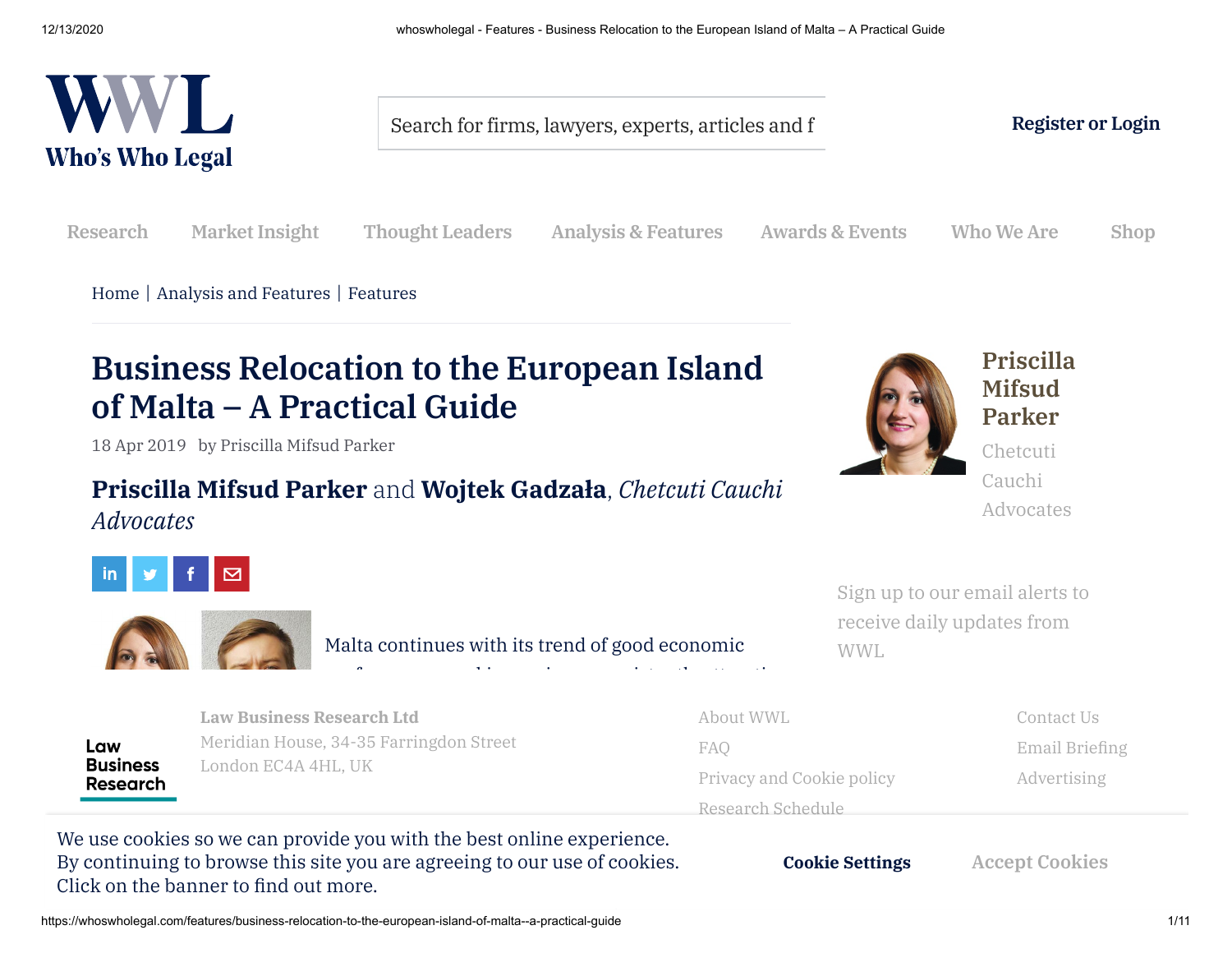more than 250 foreign-owned, export-oriented enterprises. On the servicing side, Malta has established itself as a reputable financial centre, a pioneer in the fintech and blockchain hub with a world-first blockchain technology legal framework, as well as a global leader in remote gaming.

Apart from its good geographical location Malta offers a number of other key advantages that set it apart from other jurisdictions. The island state excels when it comes to facility of doing business: all business is conducted in English; Malta companies can operate in any currency, and the government has set up the necessary entities to offer combined services to ease the process of relocations.

In the wake of the uncertainty created by Brexit, several companies have eyed Malta as a desirable EU destination in view of the benefits it offers as a business hub. This outlook can be seen as a direct result of Malta's resilience and stability during the financial crisis.

## **Legal Forms for Business**

Different legal forms are available in Malta to conduct business operations including the limited liability company (public/private); partnerships (en nom collectif/en commandite); trusts; and foundations. The legal form chosen most frequently by entrepreneurs relocating their operations in Malta is the limited liability company.

# *Partnerships*

The law provides for two forms of Malta partnerships:

a cookies so we can provide vou with the best online experience By continuing to browse this site you are agreeing to our use of cookies. We use cookies so we can provide you with the best online experience. **the** Click on the banner to find out more.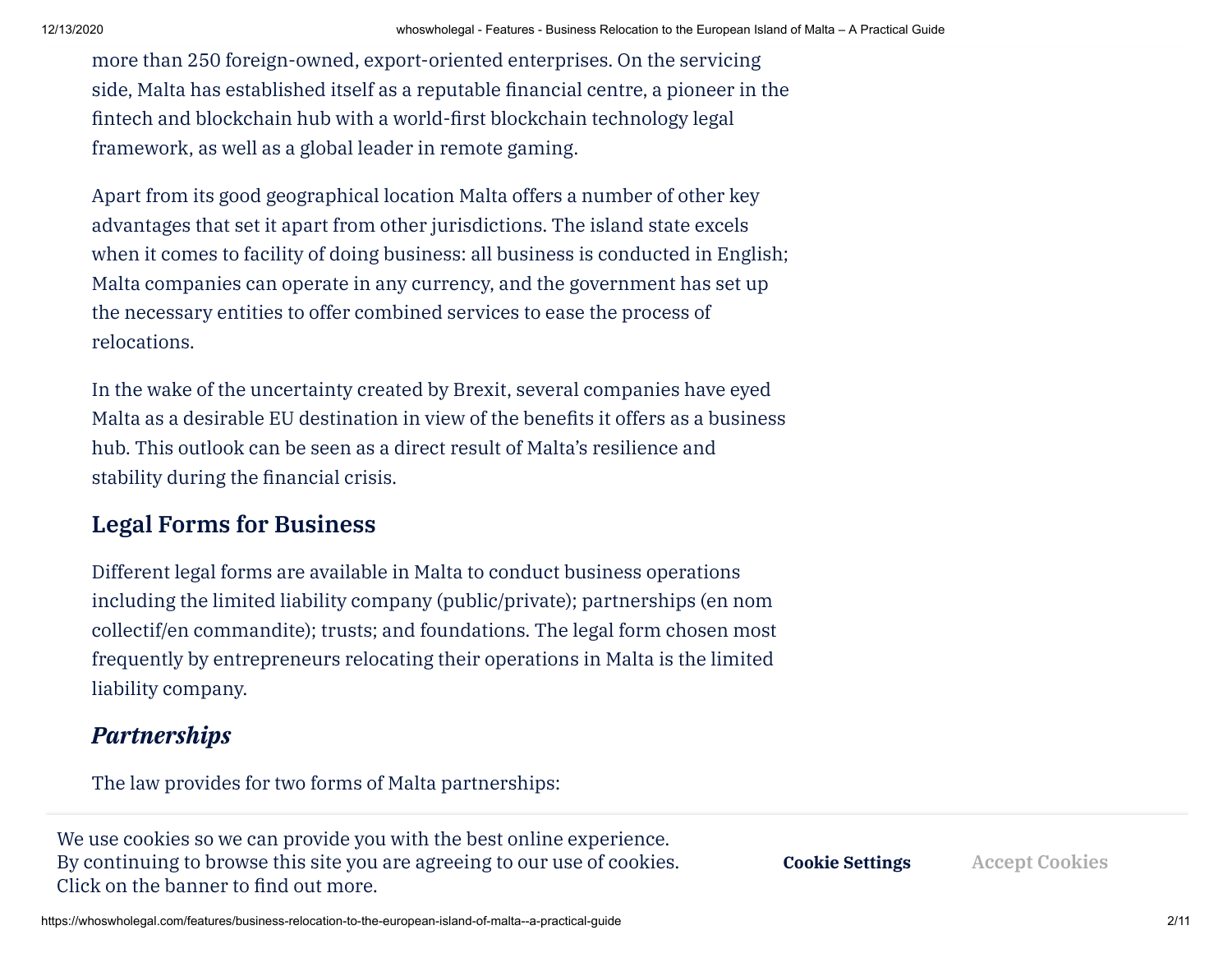a partnership en commandite: a limited partnership where at least one partner is liable for all debts of the partnership and one or more partners are liable for its debts only to the amount indicated in the deed of partnership.

Malta laws grant each partnership legal personality distinct from that of its members, while allowing it to be transparent from a tax perspective. Moreover, a partnership en commandite may have its capital divided into shares.

Forming a partnership requires executing a deed of partnership and registering it with the Malta Registry of Companies (RoC). The registration fee depends on the value of partner contributions, with the minimum set at  $\epsilon$ 245 and the maximum at  $\epsilon$ 2,250. Registration may be undertaken by power of attorney granted to a local professional and thus does not require the partner to travel to Malta personally.

#### *Limited liability company*

A Malta limited liability company may be incorporated as a private or public limited liability company.

In general terms, a private limited liability (Ltd) company is limited to 50 shareholders; restricts its shares' transferability; and is prohibited from offering its shares to the public. This does not apply to a public limited liability company (Plc).

# **Registered** *office*

A company registered in Malta must have a local registered office.

*Company members* We use cookies so we can provide you with the best online experience. **Australia's Migration Programme – An [unprecedented](https://whoswholegal.com/features/australias-migration-programme--an-unprecedented-commitment-to-managing-australias-borders) commitment** By continuing to browse this site you are agreeing to our use of cookies. **the** Click on the banner to find out more.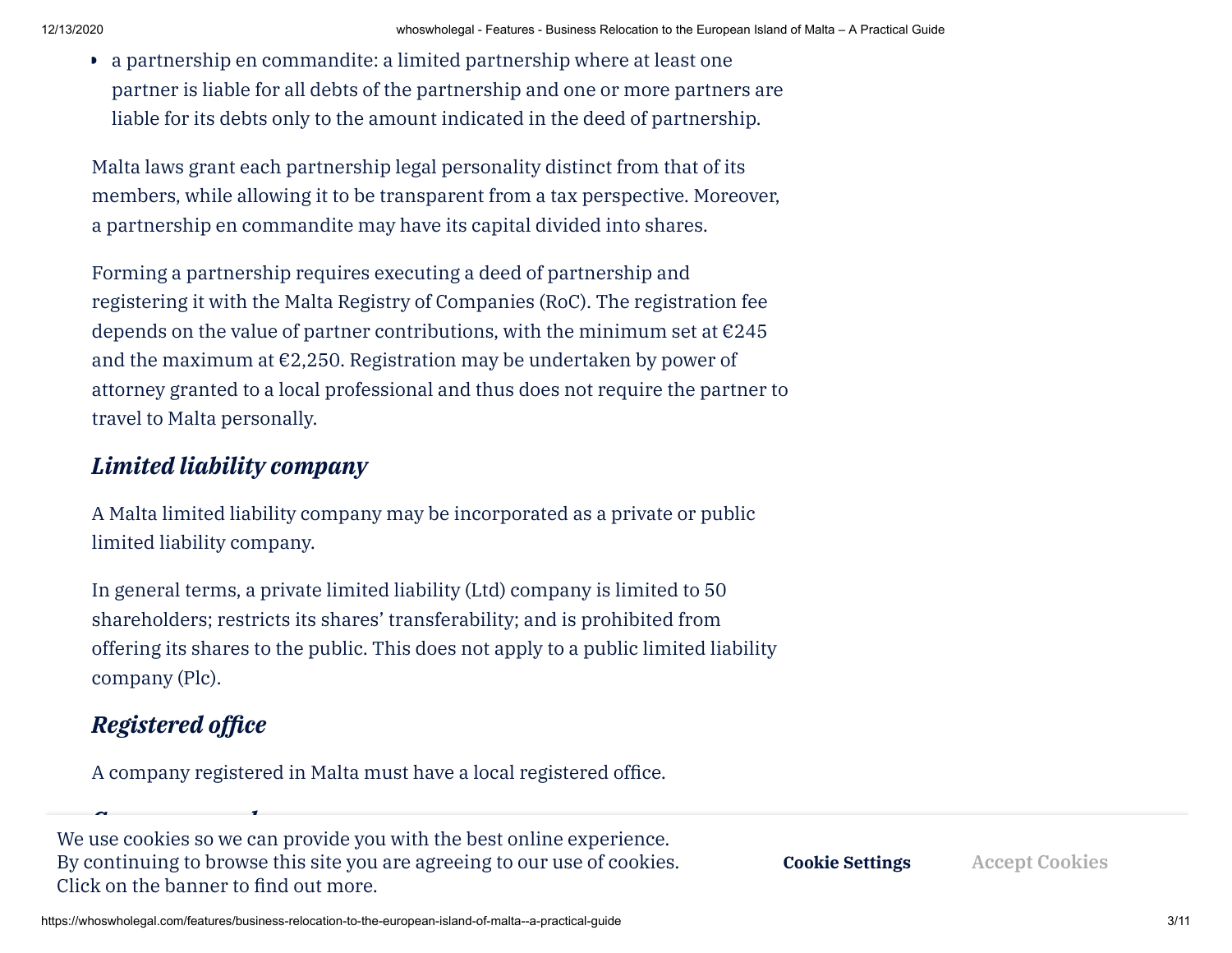As a general rule, a Malta company should have at least two members. It is nonetheless possible to incorporate a company with a single member, but certain restrictions would apply. Such company would need to be engaged principally in only one activity and would be prohibited from having a corporate director (which is generally permissible under Malta laws).

#### *Share capital*

A Ltd company must have a minimum share capital of  $\epsilon$ 1,165, paid up to at least 20 per cent. A minimum share capital of a Plc must amount to at least  $\epsilon$ 46,588, paid up to at least 25 per cent.

Malta does not have thin capitalisation rules. Therefore, provided that minimum share capital requirements are met, the company's operations may be funded freely through shareholders' loans.

# *Company officers*

A Malta company must appoint at least one director, while a Plc is obliged to nominate at least two directors. A Malta company must also appoint a company secretary who must be a natural person.

## *Company registration*

A Malta limited liability company must be registered with the RoC. This requires filing with the RoC the company's memorandum of association, which must specify, inter alia, the company's name; registered office address; share capital and members who subscribed to its shares; the number of directors; and details of the first directors, along with legal and judicial representation.

optional article of a provide with the best opline experience By continuing to browse this site you are agreeing to our use of cookies. Click on the banner to find out more. We use cookies so we can provide you with the best online experience.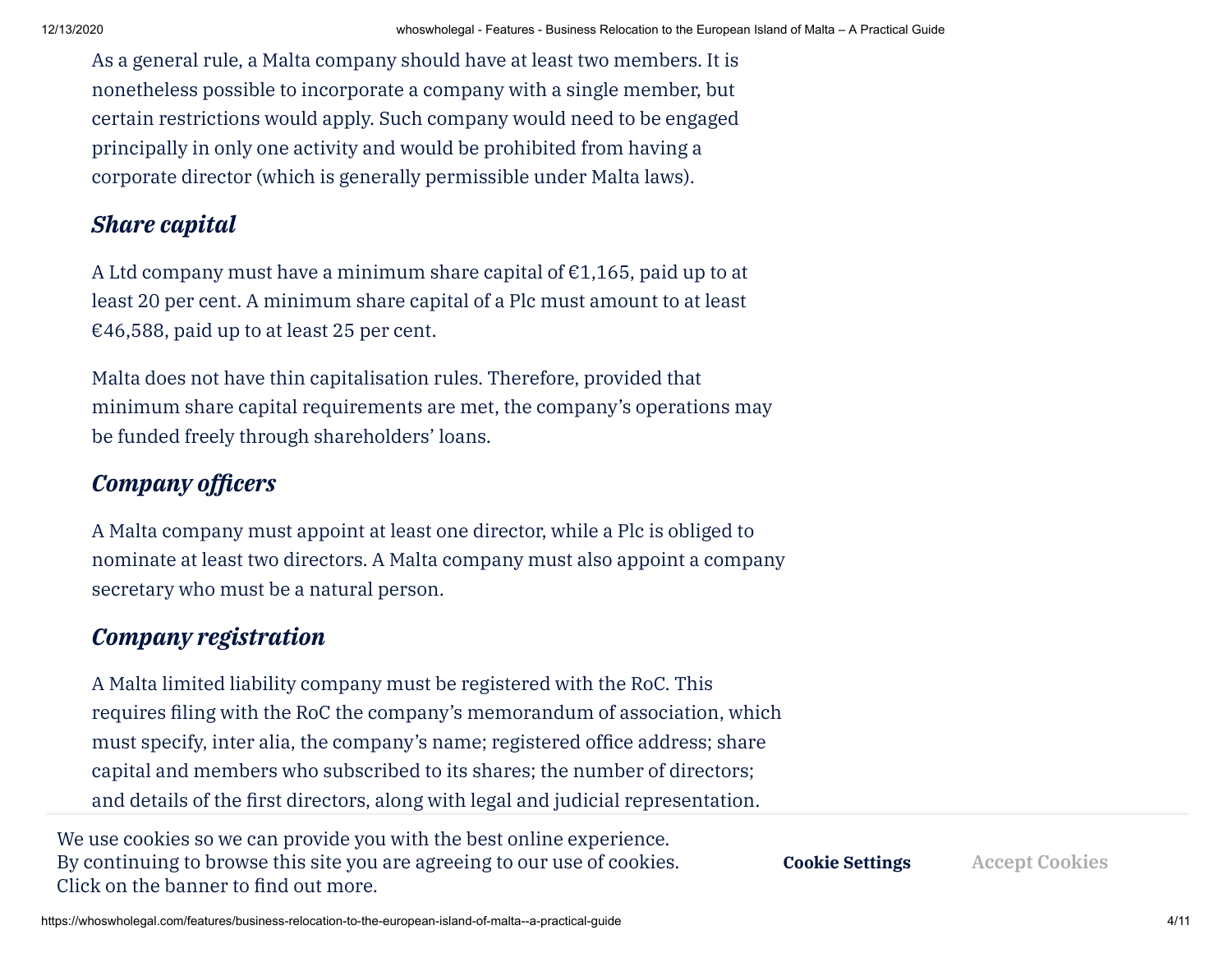As in the case of a Malta partnership, company registration is subject to a fee that may vary between  $\epsilon$ 245 and  $\epsilon$ 2,250, depending on the company's share capital.

#### *Beneficial ownership declaration*

Following the transposition into Malta's legal system of the EU's Fourth Anti-Money Laundering Directive No. 2015/849, the application for registration of a partnership or a limited liability company must be accompanied by a declaration identifying its beneficial owners.

"Beneficial owner" means any natural person or persons who ultimately own or control a body corporate through direct or indirect ownership of 25 per cent plus one of the shares, over 25 per cent of the voting rights, or over 25 per cent of the ownership interest; or through control via other means, other than a company listed on a regulated market that is subject to disclosure requirements consistent with EU law or equivalent international standards that ensure adequate transparency of ownership information.

# **Redomiciliation of Companies in Malta**

Malta laws allow foreign companies to move their domicile to Malta, subject to conditions and procedures set out in the Continuation of Companies Regulations (Legal Notice 344 of 2002). The same legislation governs redomiciliation of companies from Malta to foreign jurisdictions.

Redomiciliation or continuation may serve as an alternative to setting up a new Malta company and transferring thereto existing assets/operations. It does not require winding up the foreign company, which may remain operational during We use cookies so we can provide you with the best online experience. By continuing to browse this site you are agreeing to our use of cookies. **the** Click on the banner to find out more. **The [Recontextualisation](https://whoswholegal.com/features/the-recontextualisation-of-south-africas-immigration-system--a-journey-of-state-capture-and-possible-release) of South Africa's Immigration System – A Cookie Settings Accept Cookies**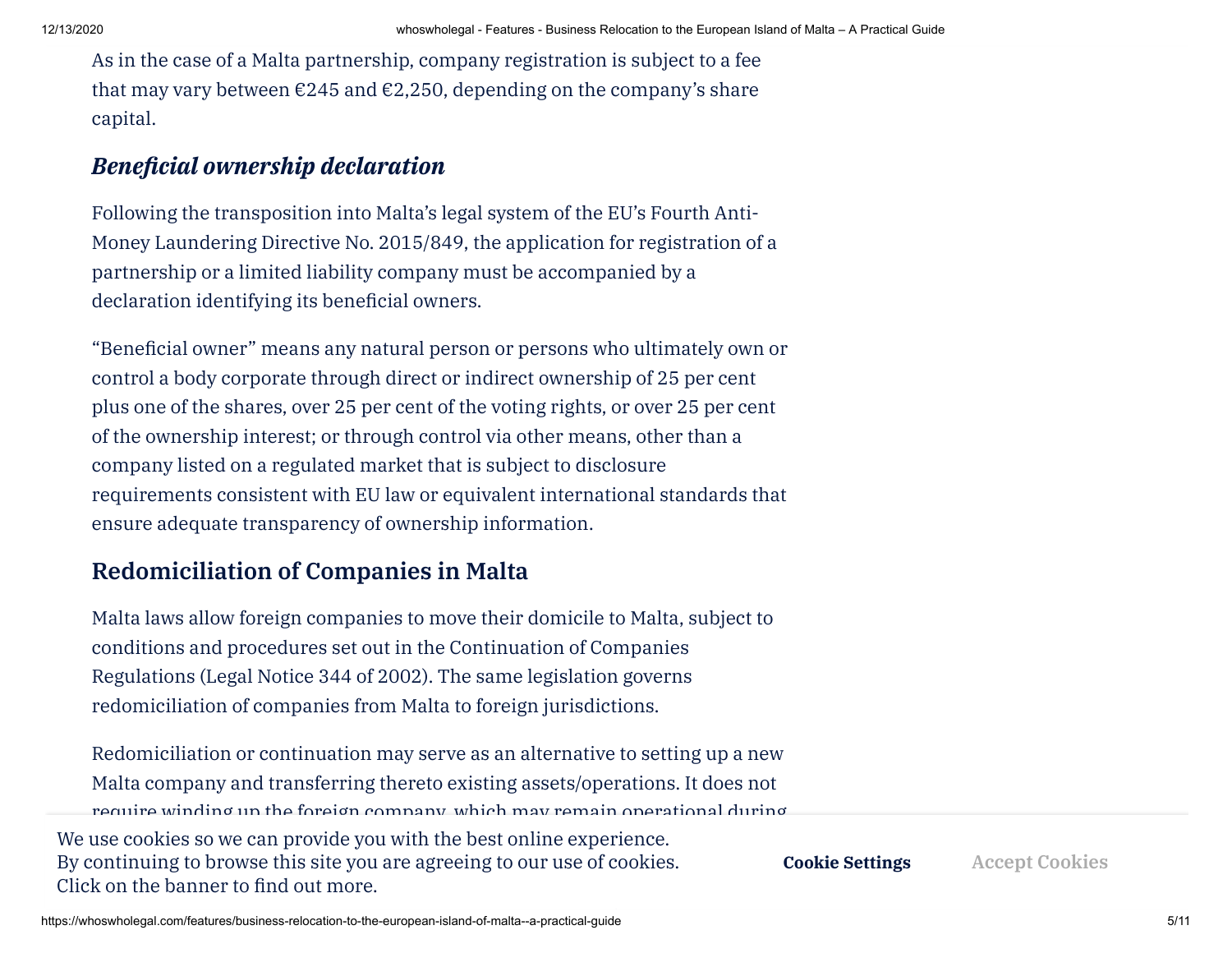A foreign company may transfer its domicile to Malta provided that it is formed and incorporated (or registered) under the laws of an approved foreign jurisdiction and is similar in nature to a company as known under the laws of Malta. Furthermore, the foreign laws applicable to the entity, as well as its constitutive document (eg, charter, statutes or memorandum and articles) must allow for continuation in Malta.

A company wishing to be continued in Malta must file a request with the RoC, subject to payment of a company registration fee and along with supporting documentation that includes:

- a resolution/equivalent document of the foreign company authorising registration in Malta;
- a copy of the revised constitutive document, in line with applicable Malta laws;
- a foreign certificate of good standing or equivalent document;
- a declaration and evidence of a formal notice of redomiciliation by the company to the relevant foreign authority;
- a list of directors and the company secretary (or other company representatives); and
- proof, to the satisfaction of the RoC, that the consent of the appropriate majority of shareholders, debenture-holders and creditors has been obtained.

in Malta. Once a PCC is obtained the company shall be subject to all the

If the RoC is satisfied that all requisite documents are delivered, it shall issue a provisional certificate of continuation (PCC) indicating the date from which the company shall be deemed to be a company provisionally registered to continue

obligations and capable [of exercising](https://whoswholegal.com/features/australias-migration-programme--an-unprecedented-commitment-to-managing-australias-borders) all the powers of a company registered Previous Article We use cookies so we can provide you with the best online experience. under the Companies Act. **to managing Australia's borders** Click on the banner to nd out more. **Australia's Migration Programme – An unprecedented commitment** By continuing to browse this site you are agreeing to our use of cookies.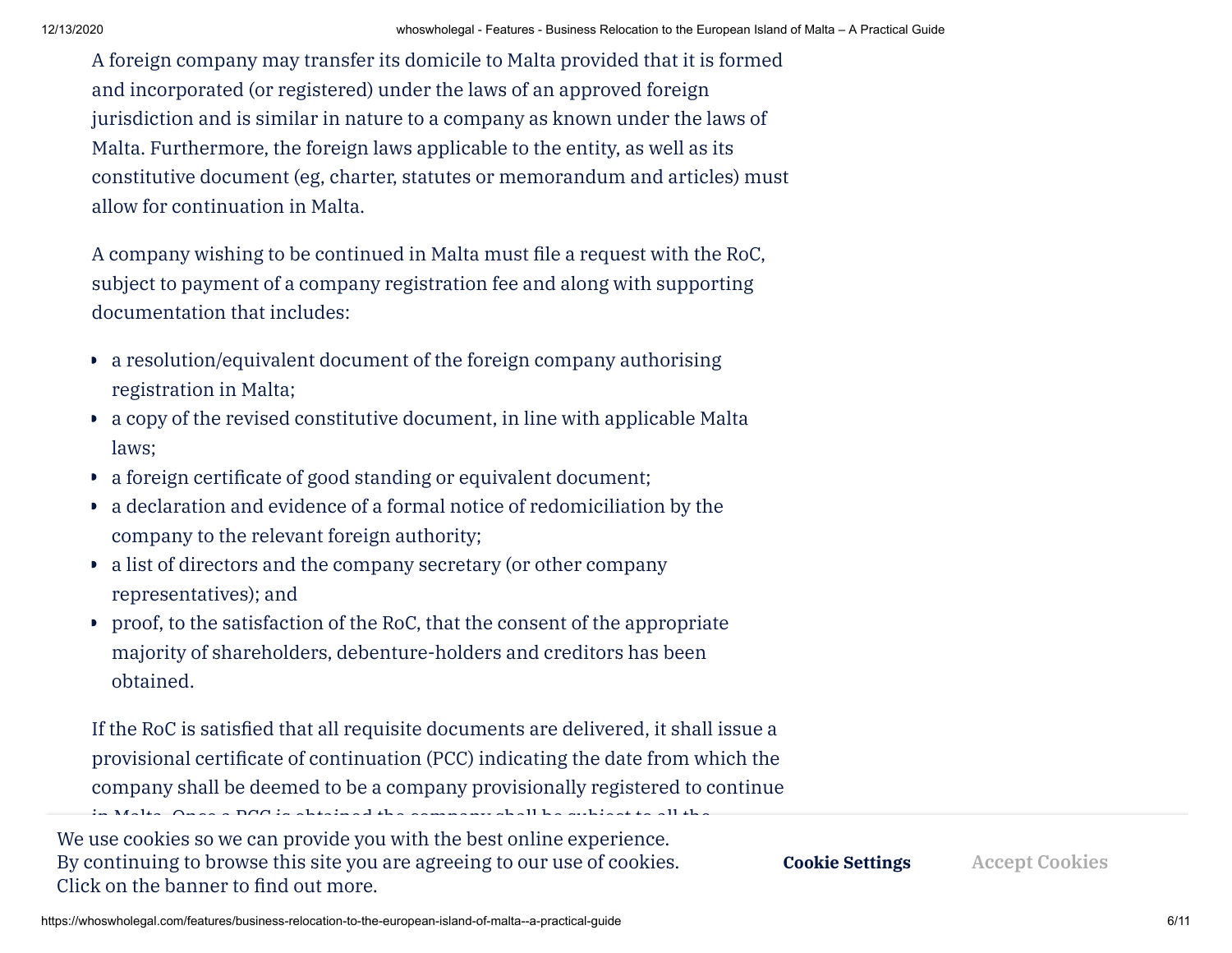Following that, the company shall have six months from the date of issuance of the PCC to submit evidence that it has ceased to be a company in the foreign jurisdiction. Once such evidence is produced, the RoC shall issue a final certificate of continuation confirming that the company has been registered as continuing in Malta.

Recent Developments in compliance and AML/CFT

By virtue of Legal Notice 144 of 2018 of 30 April 2018, the Malta Registry of Companies was established as a separate and autonomous agency. Up until this point, it formed part of the Malta Financial Services Authority (MFSA) and the law only provided for the Office of the Registrar, but not for a separate autonomous entity. The newly created agency took over all the duties and functions pertaining to the Registrar of Companies and assumed responsibility for all assets, liabilities and obligations, previously held or entered into by the MFSA and emanating or arising from the functions of the agency.

The restructuring was undertaken to strengthen the internal management structure of the MFSA and focus on its remit and ensure that it is well equipped to supervise the booming Maltese fintech sector. Following the changes, the MFSA introduced significant improvements in the field of financial compliance and AML/CFT, including development of an online platform for the Trusts Ultimate Beneficial Ownership Register in January 2019 and announced robust enforcement in the National AML/CFT Strategy, a document published in February 2019.

## **Malta's Tax System**

Companies resident and domiciled in Malta are taxed on their worldwide By continuing to browse this site you are agreeing to our use of cookies. **the local tax [system allows](https://whoswholegal.com/features/australias-migration-programme--an-unprecedented-commitment-to-managing-australias-borders) for deductions and**  $\alpha$  **and**  $\alpha$  **are proposed to the banner to find out more.** We use cookies so we can provide you with the best online experience.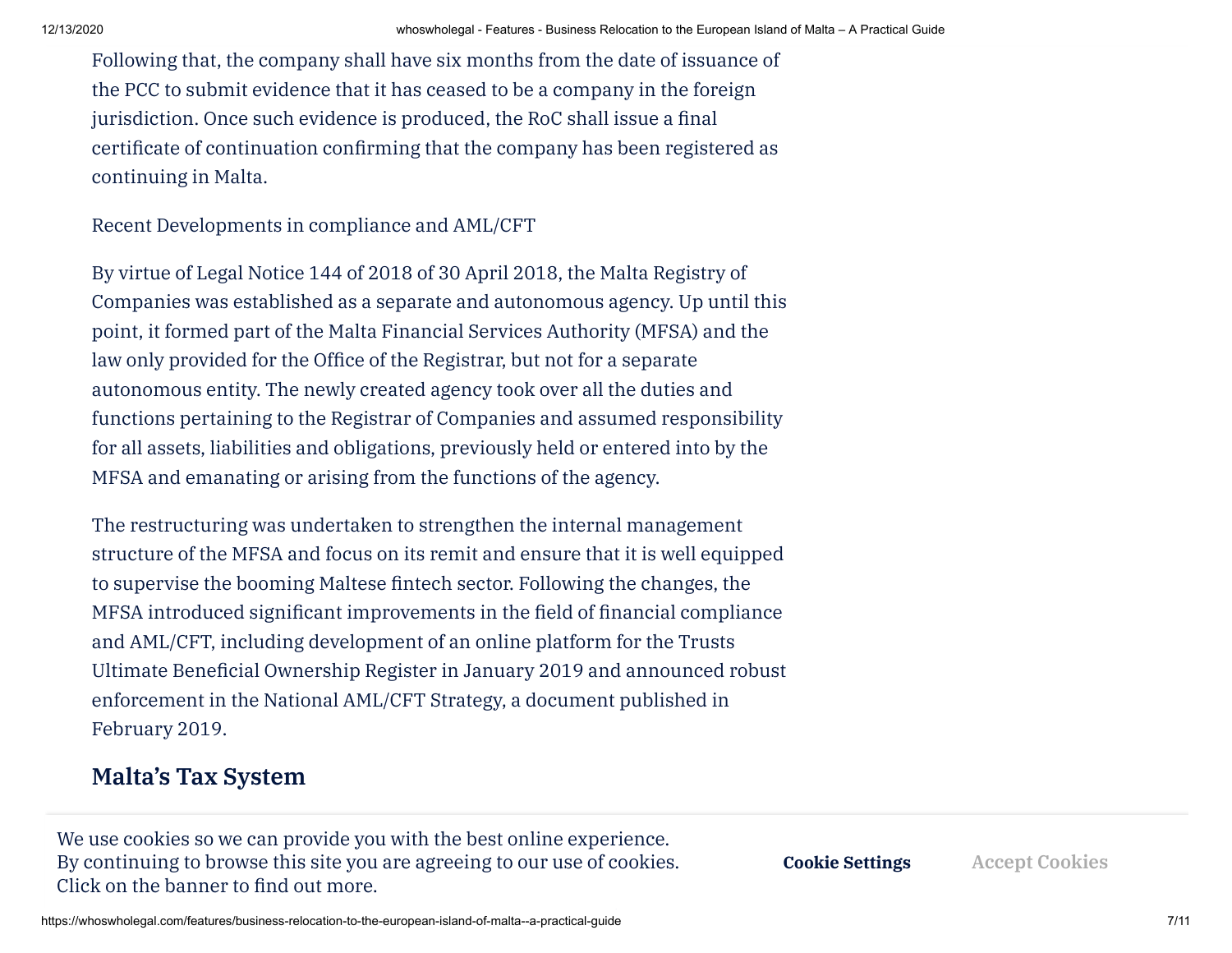treatment for entrepreneurs and investors who wish to relocate their trading or holding operations to Malta. Among other things, Malta does not levy any withholding taxes on outbound payments of dividends, interest and royalties to non-resident shareholders.

#### *Malta trading company*

Upon distribution of the trading company's income to its shareholders and payment of tax by the company, such shareholders may claim a refund of all or part of the Malta tax paid on the profits out of which the dividend is being distributed. The default tax refund applicable to the trading income amounts to six-sevenths of the Malta tax paid. Moreover, under Malta's full-imputation system of taxation (which grants a shareholder tax credit for the tax at source paid by the company), no further tax is payable at the level of the shareholder.

#### *Malta holding company*

Malta participation exemption provisions allow for income or gains from foreign investments qualifying as a participating holding (PH) to be eligible for exemption from tax in Malta. An investment would qualify as a PH, for instance, if a Malta company directly held at least 5 per cent of the equity shares conferring an entitlement to at least 5 per cent of any two of the following:

- right to vote; and
- profits available for distribution; and  $\blacksquare$
- assets available for distribution on a winding up.

Capital gains derived from the disposal of a PH and, subject to certain additional conditions, dividend income from a PH, may be exempt from tax in We use cookies so we can provide you with the best online experience. **Click on the banner to find out more. Australia's Migration Programme – An unprecedented commitment** By continuing to browse this site you are agreeing to our use of cookies. **The [Recontextualisation](https://whoswholegal.com/features/the-recontextualisation-of-south-africas-immigration-system--a-journey-of-state-capture-and-possible-release) of South Africa's Immigration System – A Cookie Settings Accept Cookies**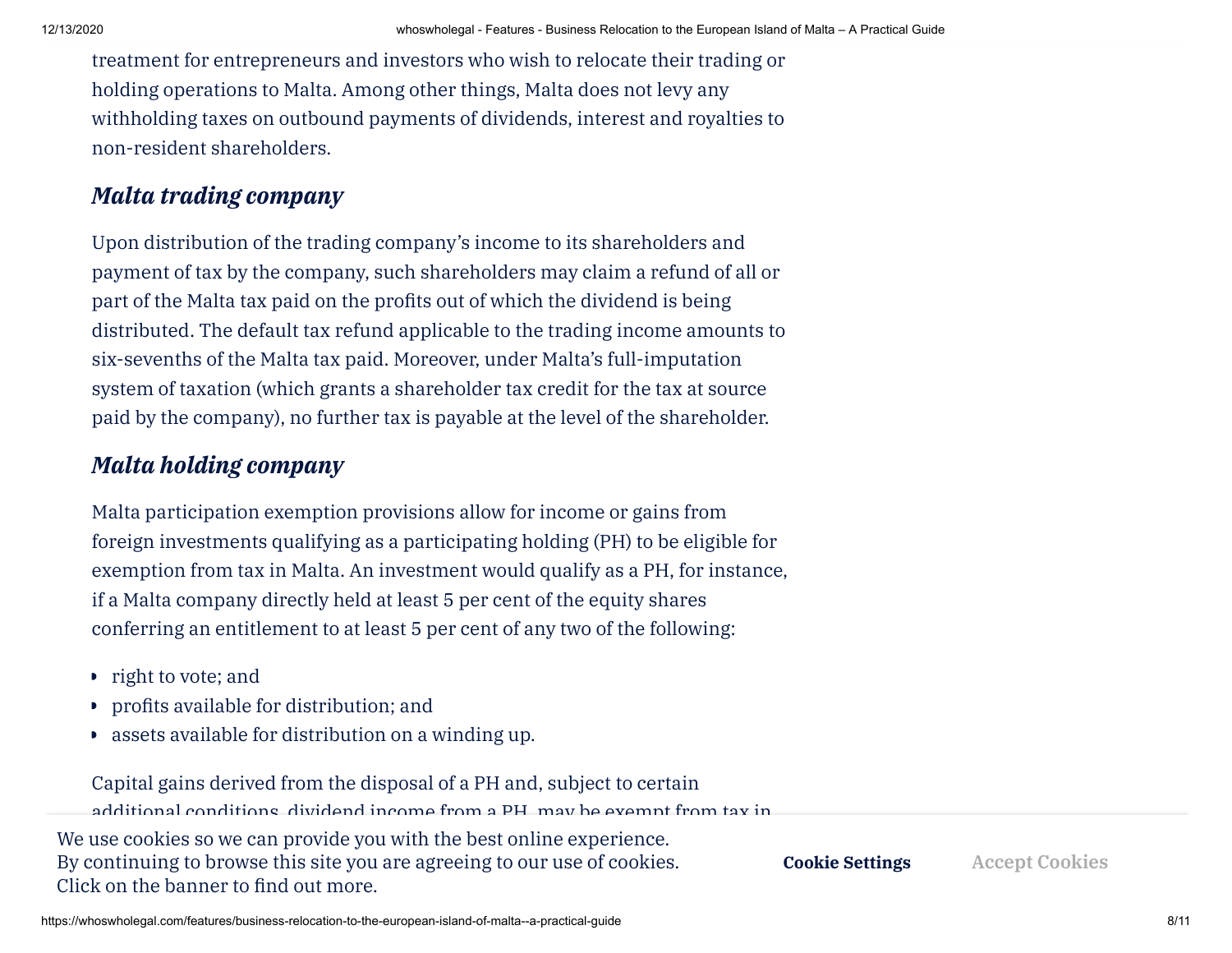Malta offers entrepreneurs a wide range of incentives to help establish new businesses or expand existing businesses. The support measures are approved by Malta Enterprise, the agency responsible for investment promotion and in particular may take a form of investment aid, facilitating access to finance, as well as supporting R&D or training. Below we outline some of the measures available.

#### *Investment aid tax credits*

This measure facilitates initial investments and relates to investment projects starting between 1 January 2018 and 31 December 2020.

Investment aid is calculated as a percentage of qualifying expenditure incurred and may take the form of tax credits and/or cash grants up to 30 per cent of the qualifying expenditure (depending on the size of the undertaking).

#### *Start-up nance 2017–2020*

The aim of this measure is to finance innovative undertakings in the early stages of development by supporting small start-up undertakings that demonstrate a viable business concept in the setting-up and initial growth phases.

Malta Enterprise provides support linked to private equity, crowdfunding and the procurement of machinery and equipment. Depending on the type of support provided, assistance may be up to  $\epsilon$ 100,000 if linked to crowdfunding campaigns, and up to €200,000 when the support is linked to private equity or required to fund the procurement of machinery and equipment.

We use cookies so we can provide you with the best online experience. **Australia's Migration Programme – An unprecedented commitment** By continuing to browse this site you are agreeing to our use of cookies. **the** Click on the banner to find out more.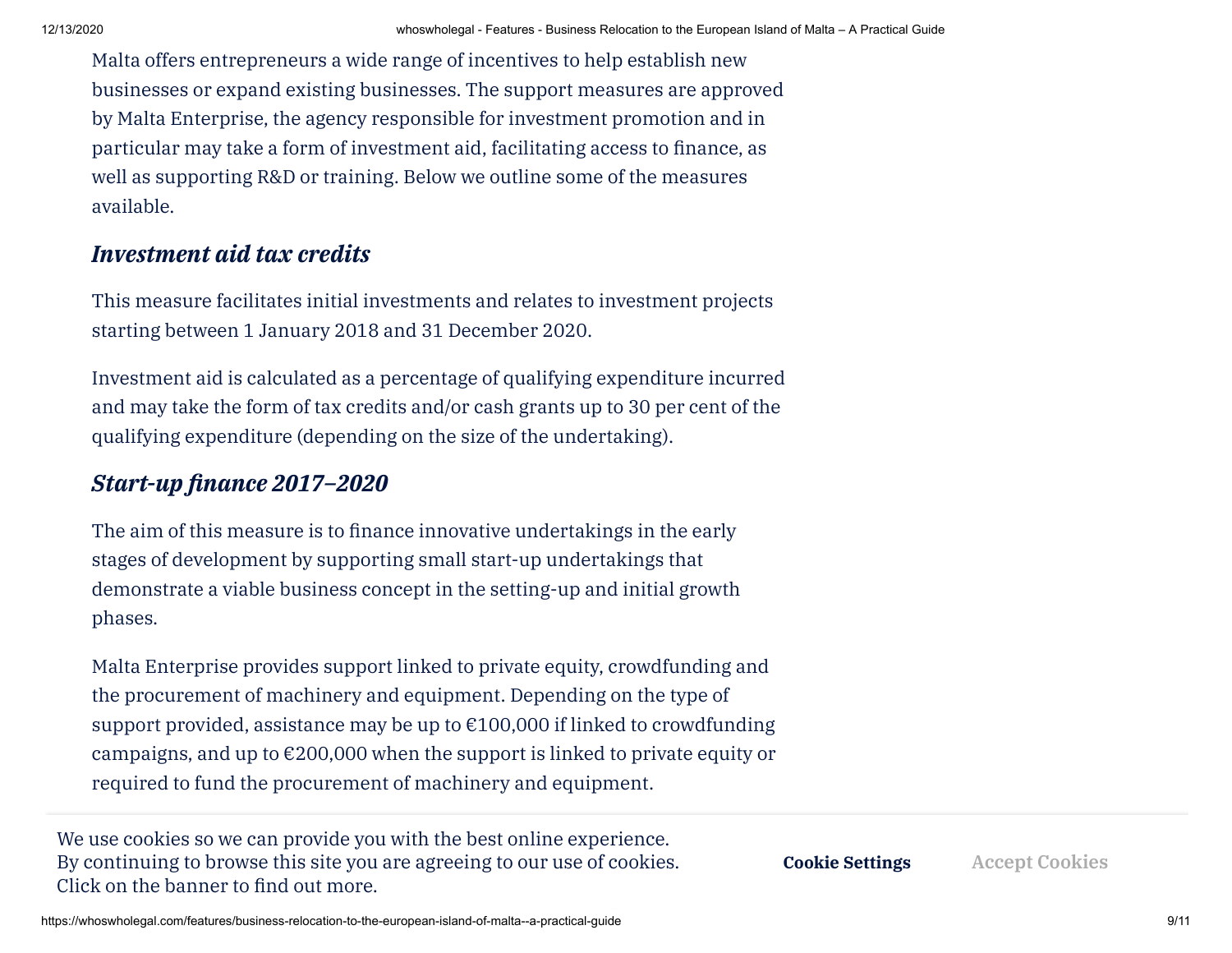This measure facilitates initial investments and relate to investment projects of a value between 1 January 2018 and 31 December 2020.

Investment aid is calculated as a percentage of qualifying expenditure incurred and may take the form of tax credits and/or cash grants up to 30 per cent of the qualifying expenditure (depending on the size of the undertaking).

## *R&D feasibility studies*

This incentive supports undertakings intending to embark upon industrial research and experimental development projects by carrying out R&D feasibility studies in preparation for these projects. The support is capped at  $€50,000$  per study.

## *Knowledge transfer*

This incentive provides a framework for addressing skill shortages by supporting training and reskilling of existing and new employees. The aim is to support knowledge transfer, and the acquisition of new competences in line with the knowledge and skill requirements of industry.

## **Case Study**

Significant global players have moved their operations to Malta. Below we present a notable example of a success story, ie, the establishment of a European aircraft maintenance plant by Lufthansa.

# *Aviation – Lufthansa Technik*

Lufthansa Technik was created in 2002. Intially servicing mostly Lufthansa and

We use cookies so we can provide you with the best online experience. By continuing to browse this site you are agreeing to our use of cookies. **the** Click on the banner to find out more.